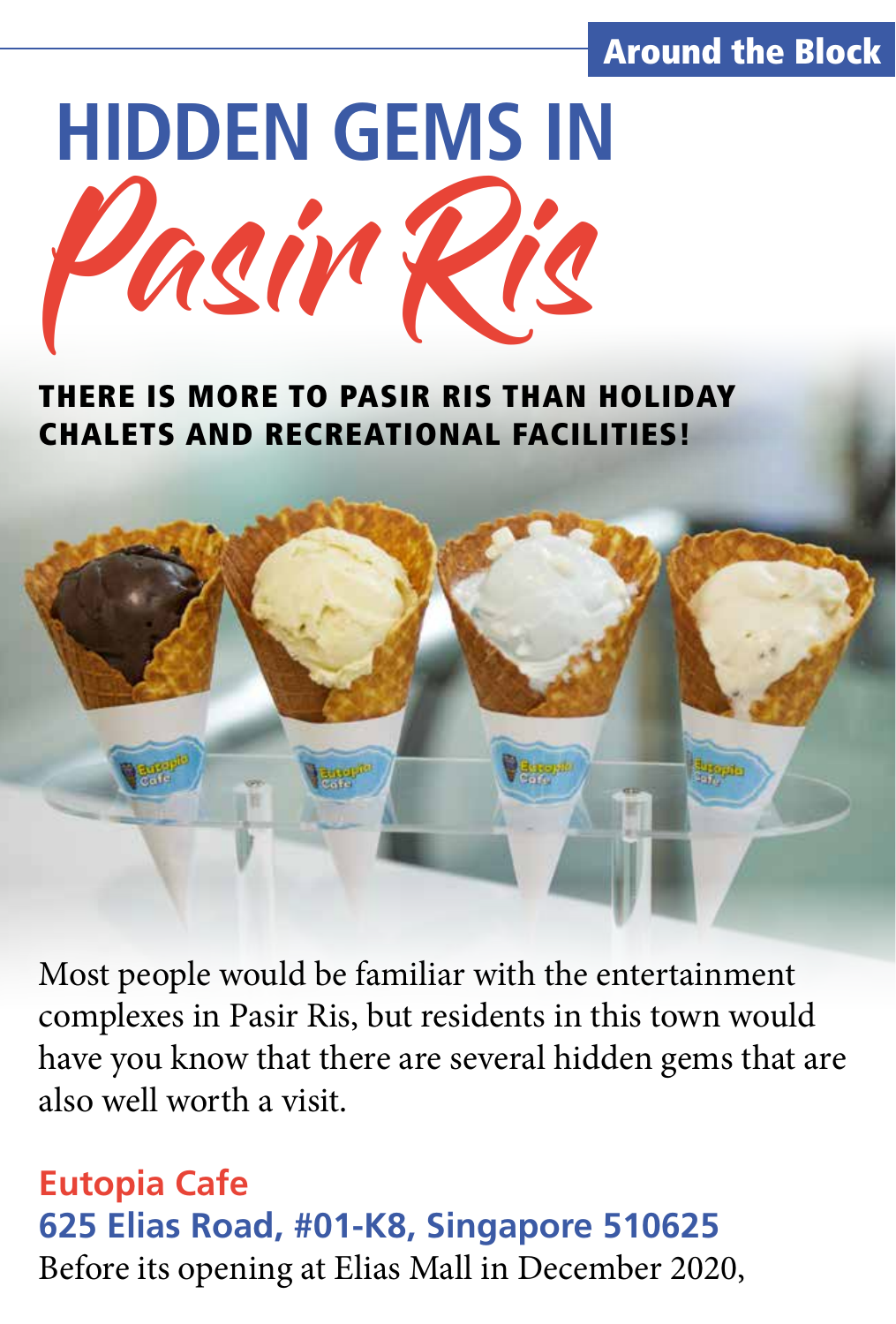Eutopia Cafe served hearty meals and desserts to teachers and students of Eunoia Junior College from 2017 to 2019.

Specialising in handmade ice cream and cones, the cafe offers up to 16 ice cream flavours daily, with a selection of specially crafted Singaporean flavours. This includes Mao Shan Wang, Milo Dinosaur and Chrysanthemum. To keep customers excited, the team is constantly developing and introducing new flavours.

Besides ice cream, acai bowls and lava cakes are also available at the cosy shop. While seats are limited, most customers are happy to enjoy a takeaway post-meal treat!

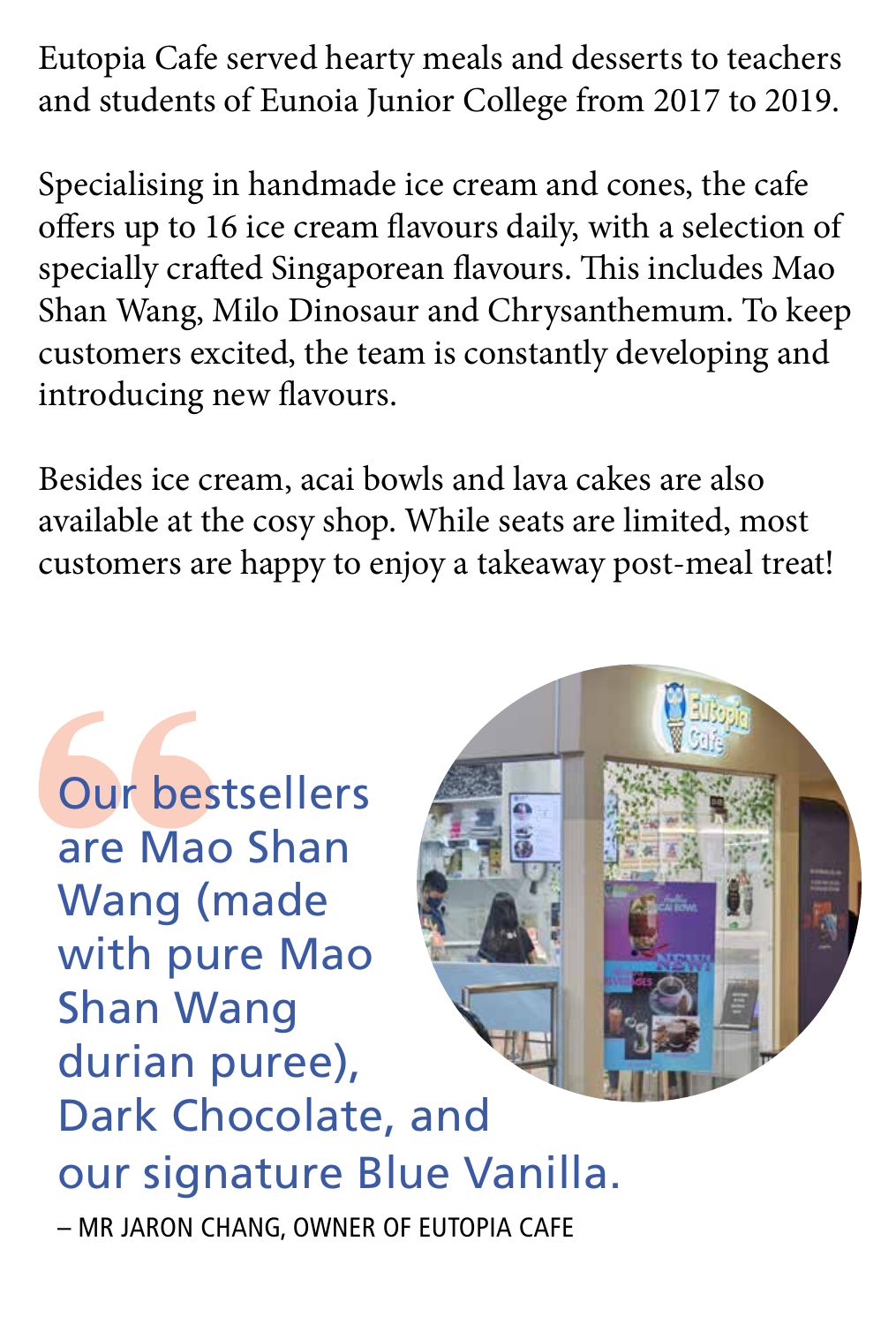

## **Taekwondonomics**

**258 Pasir Ris Street 21, #05-01, Singapore 510258** Taekwondonomics is an illustrious taekwondo school with several studios across the island. It is affiliated with the Singapore Taekwondo Federation, the national governing body for the sport. Its coaches, who include national athletes and world champions, are recognised by Sport Singapore and are qualified first-aiders. Thanks to these highly experienced coaches, students get to undergo training of global standards.

The classes offered at Taekwondonomics cater to people of various age groups and competencies. Besides improving fitness and physical abilities, classes also emphasise the development of qualities such as perseverance, confidence, self-discipline and leadership.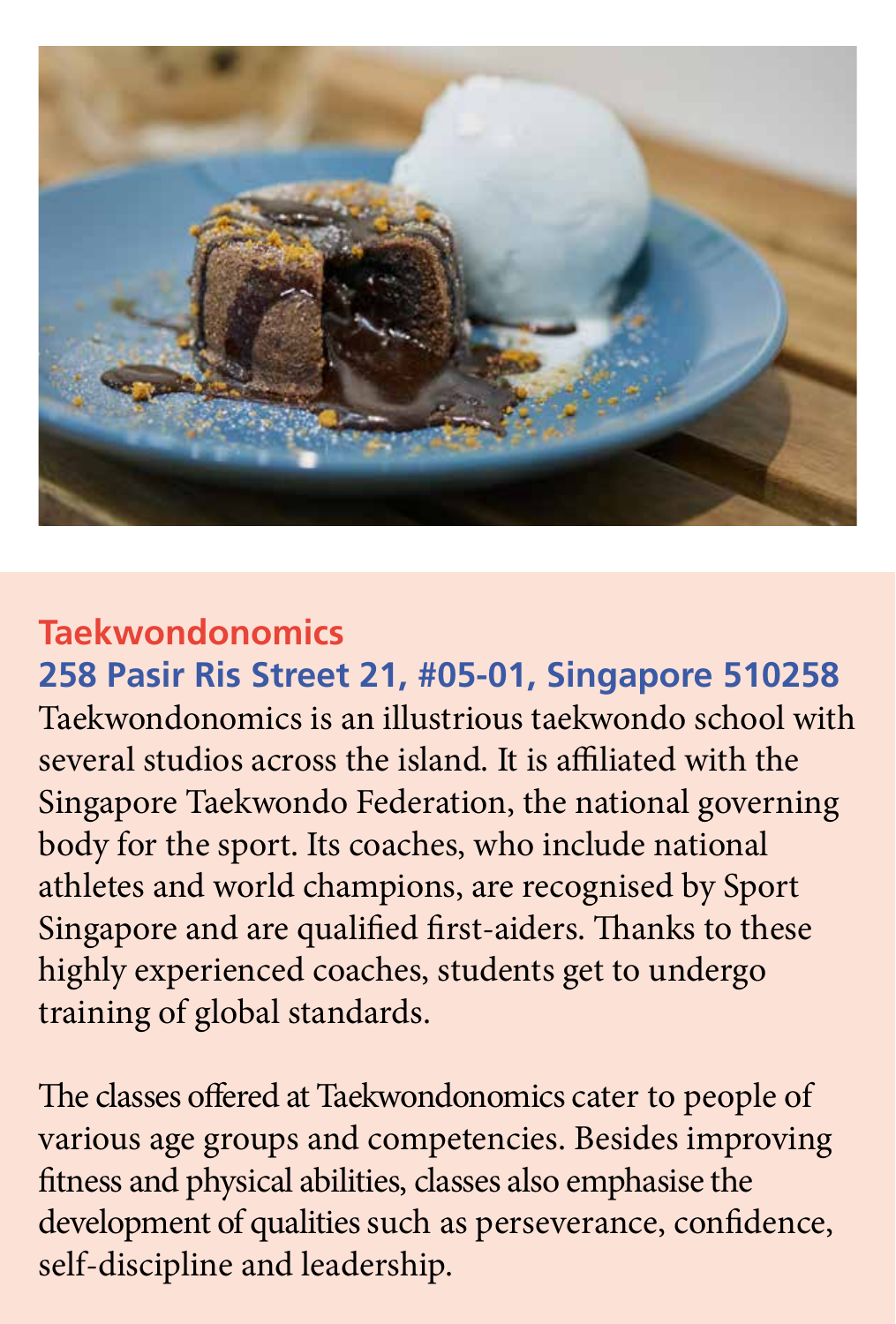For instance, the Super Junior programme is designed to match the developmental needs of children aged three to five, where instructors help children build their



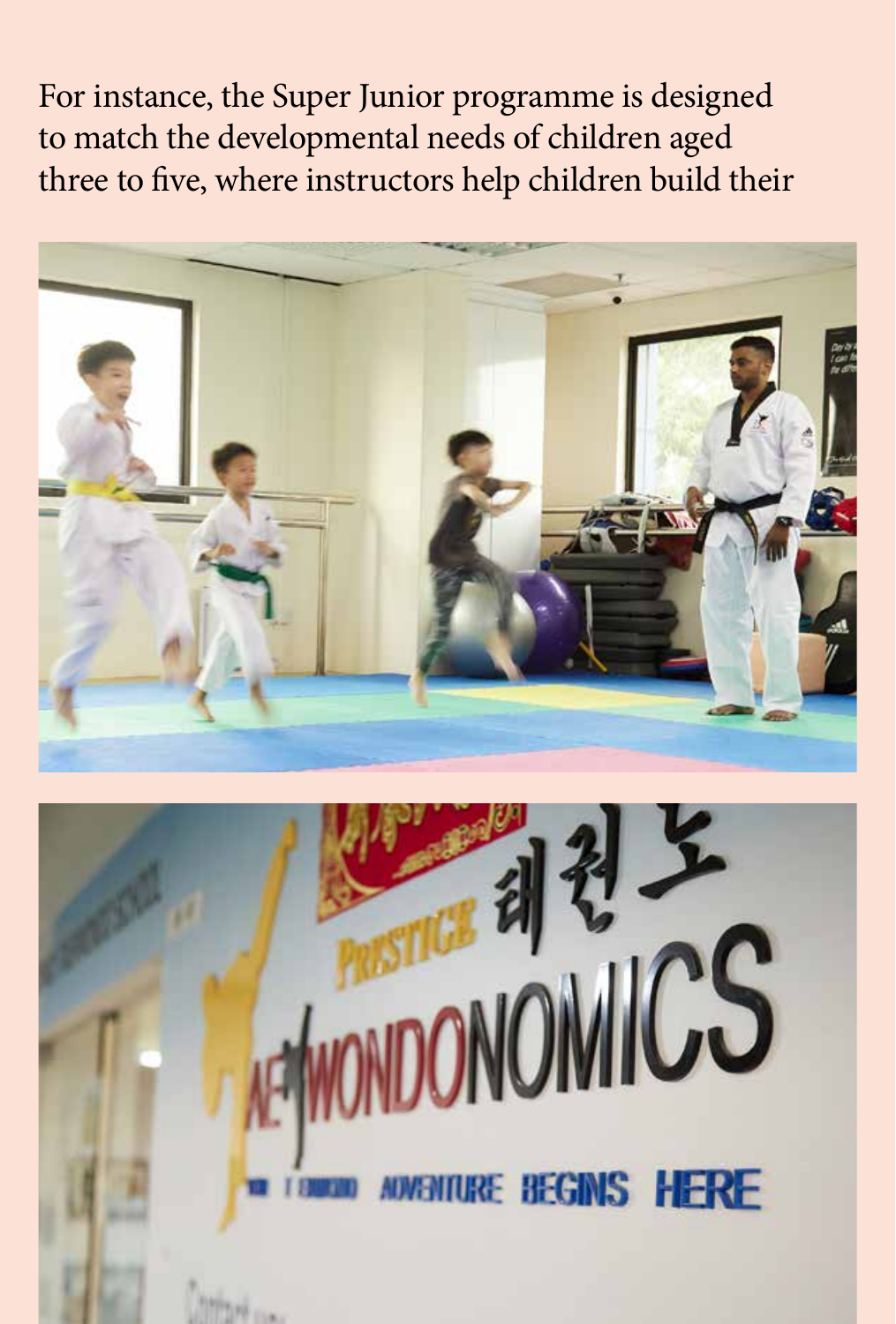coordination, concentration and balancing skills. For adults, taekwondo training not only burns calories and allows you to learn essential self-defence techniques, but also helps relieve tension and stress from everyday life. With its vast experience participating in regional and international tournaments, Taekwondonomics boasts a programme that can groom ordinary trainees into award-winning athletes.





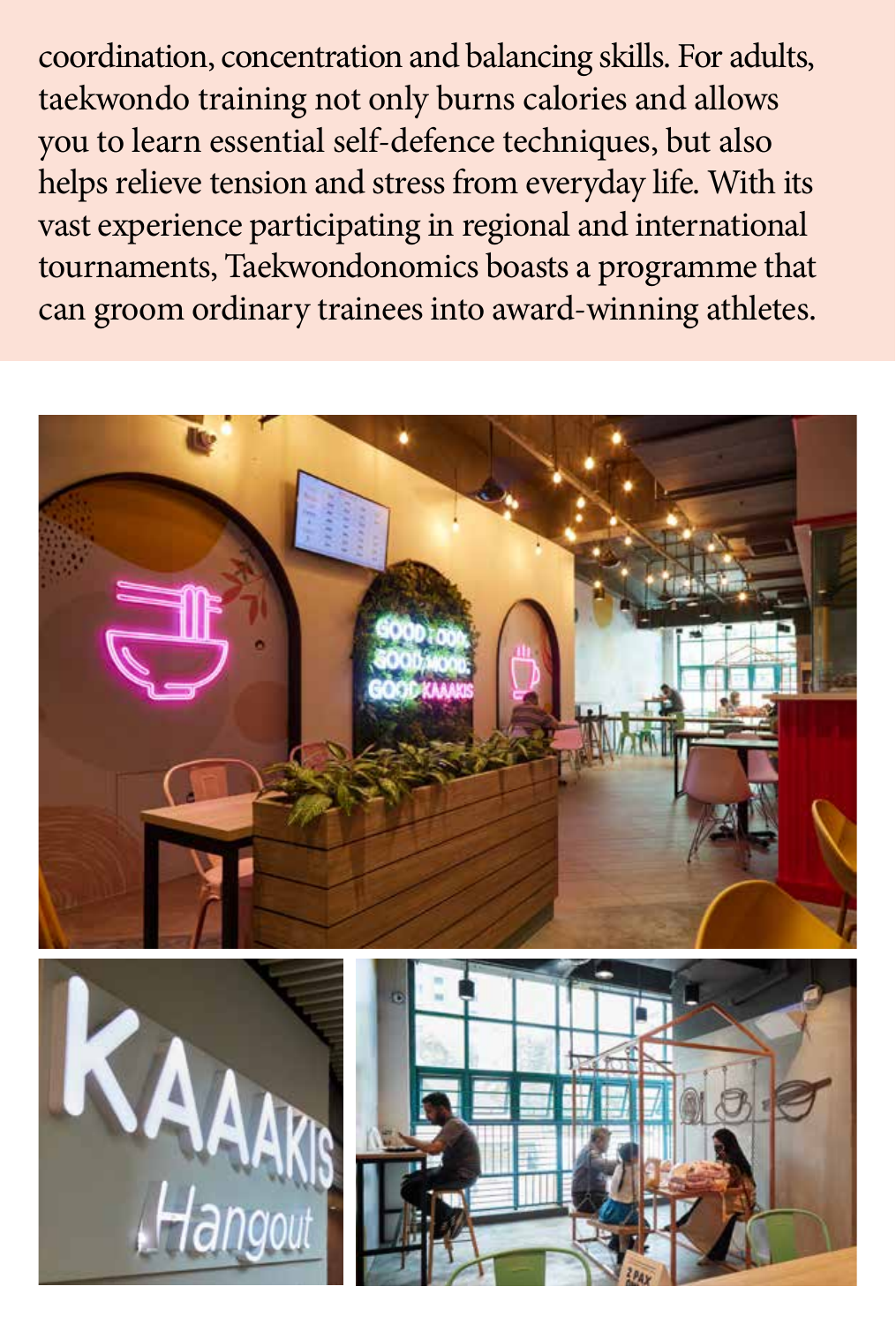## **KAAAKIS Hangout 735 Pasir Ris Street 72, #01-342, Singapore 510735**

This new halal food court at Pasir Ris West Plaza not only offers a wide variety of food choices, but also Instagram-worthy photo spots, such as swing seats